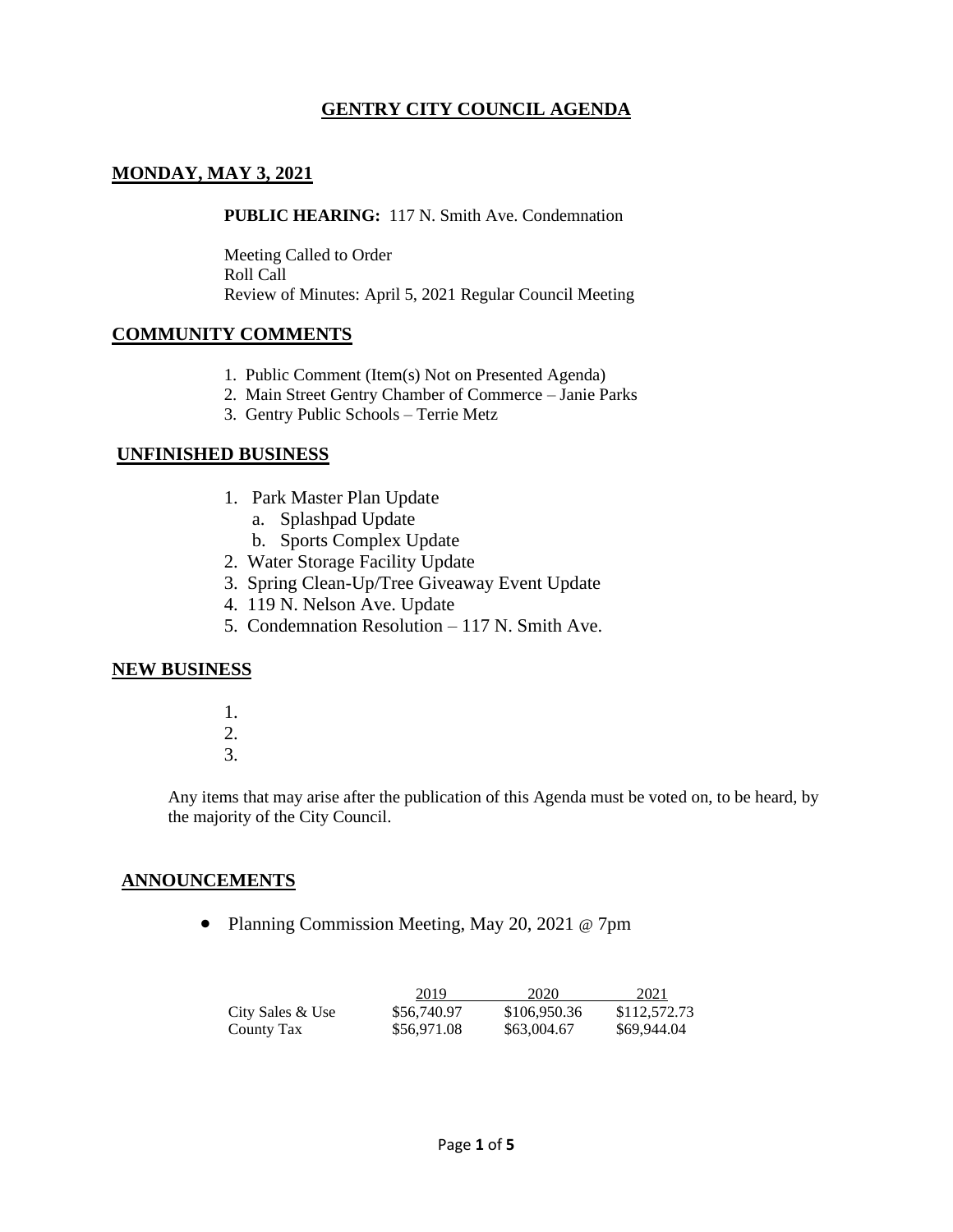### **CITY OF GENTRY REGULAR CITY COUNCIL MEETING MONDAY, APRIL 5, 2021**

The City Council of the City of Gentry, Arkansas, met in a virtual session at the Council Chambers and, at various other locations at 6:35 p.m. on April 5, 2021. Mayor Kevin Johnston called the meeting to order. The invocation was by-passed.

# **COUNCIL MEMBERS ANSWERING ROLL CALL:**

Janice Arnold Jason Barrett Michael Crawford Dan Erskin

Kristi Reams Cindy Philpott Jimmy Thorburn Jason Williams

#### **COUNCIL MEMBERS ABSENT:** None

**Others in attendance:** Mayor Kevin Johnston, City Attorney Joel Kurtz, and others.

# **REVIEW OF MINUTES: March 1, 2021- Regular Virtual Council Meeting**

**Motion:** Crawford- to accept the minutes as presented **Second:** Williams **Roll Call:** Arnold-yes Barrett -yes Crawford-yes Erskin- yes Reams- yes Philpott- yes Thorburn- yes Williams- yes **Motion passed.**

# **COMMUNITY COMMENTS**

- **1. Public Comment (Items Not on Presented Agenda)** No new comments
- **2. Main Street Gentry Chamber of Commerce – Janie Parks** stated Freedom Fest is set for July 3rd; fireworks and a few food vendors are planned. The fishing derby is set for June  $26<sup>th</sup>$  from 9:00 to 12:00 for children up to the age of 12.
- **3. Gentry Public Schools Terrie Metz** stated prom is set for April 10<sup>th</sup>; scholarship night is April 26<sup>th</sup>; last day for seniors is May  $7<sup>th</sup>$  and graduation will be May  $14<sup>th</sup>$ .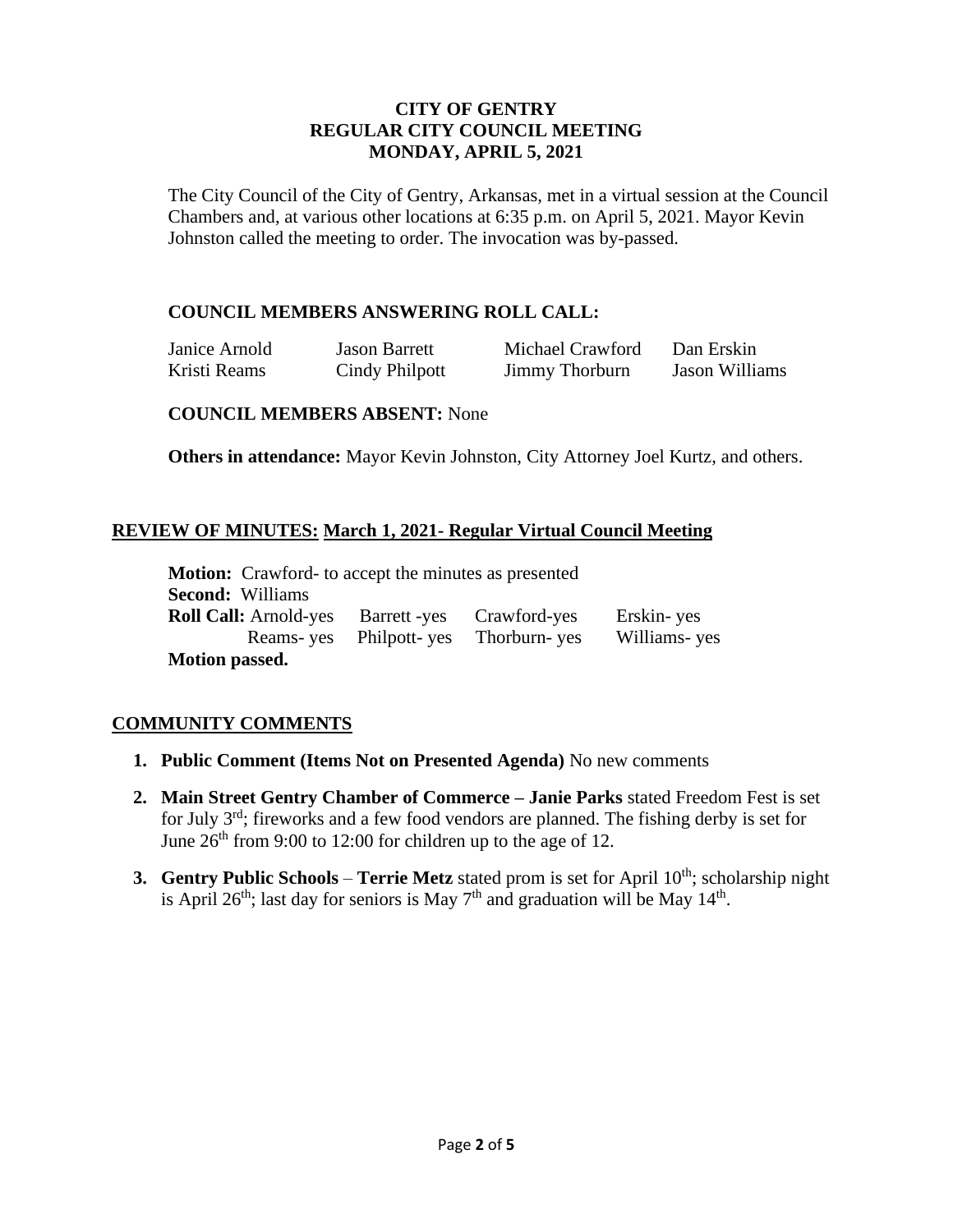# **UNFINISHED BUSINESS**

### **1) Park Master Plan Update:**

- a) Splashpad Project Update: Mayor Johnston announced parts have been ordered and are on the way
- b) Sports Complex: Justin Spafford stated clearing is underway, dirt work has begun; working from NE to SW, drainage and electrical preparations are in the works as well.

### **2) Water Storage Facility Update:**

At this time Larry Gregory stated the tower is rising and is about half-way up at this point.

- **3) 119 N. Nelson Ave. Update:** Mayor Johnston stated the owner had a delay, no progress has been made the last few weeks.
- **4) 117 N. Smith Ave. Update:** Mayor Johnston stated Cletus Dalla Rosa submitted a plan and would like a year to tear it down. Many complaints have been voiced.

**Motion:** Barrett- to set this matter for public hearing: resolution for condemnation **Second:** Philpott

| <b>Roll Call: Arnold-yes</b> | Barrett-yes Crawford-yes  | Erskin-yes   |
|------------------------------|---------------------------|--------------|
| Reams-yes                    | Philpott-yes Thorburn-yes | Williams-yes |
| <b>Motion passed.</b>        |                           |              |

# **NEW BUSINESS:**

**1) Zoning Code Amendment Ordinance:** An Ordinance Amending the Gentry Municipal Code to Adopt the Residential Neighborhood Zoning District; and for Other Purposes, was presented for review and consideration.

After discussion, including comments from James Ferguson speaking in favor of:

**Motion:** Crawford- to suspend the rules and read by heading only **Second:** Erskin

| <b>Roll Call:</b> Arnold-yes                                        | Barrett-yes | Crawford-yes              | Erskin-yes   |
|---------------------------------------------------------------------|-------------|---------------------------|--------------|
| Reams-yes                                                           |             | Philpott-yes Thorburn-yes | Williams-yes |
| <b>Motion passed.</b> City Attorney Joel Kurtz read by heading only |             |                           |              |

**Motion:** Barrett- to pass on three readings with a single vote **Second:** Arnold **Roll Call:** Arnold-yes Barrett-yes Crawford-yes Erskin-yes Reams-yes Philpott-yes Thorburn-yes Williams-yes **Motion passed.**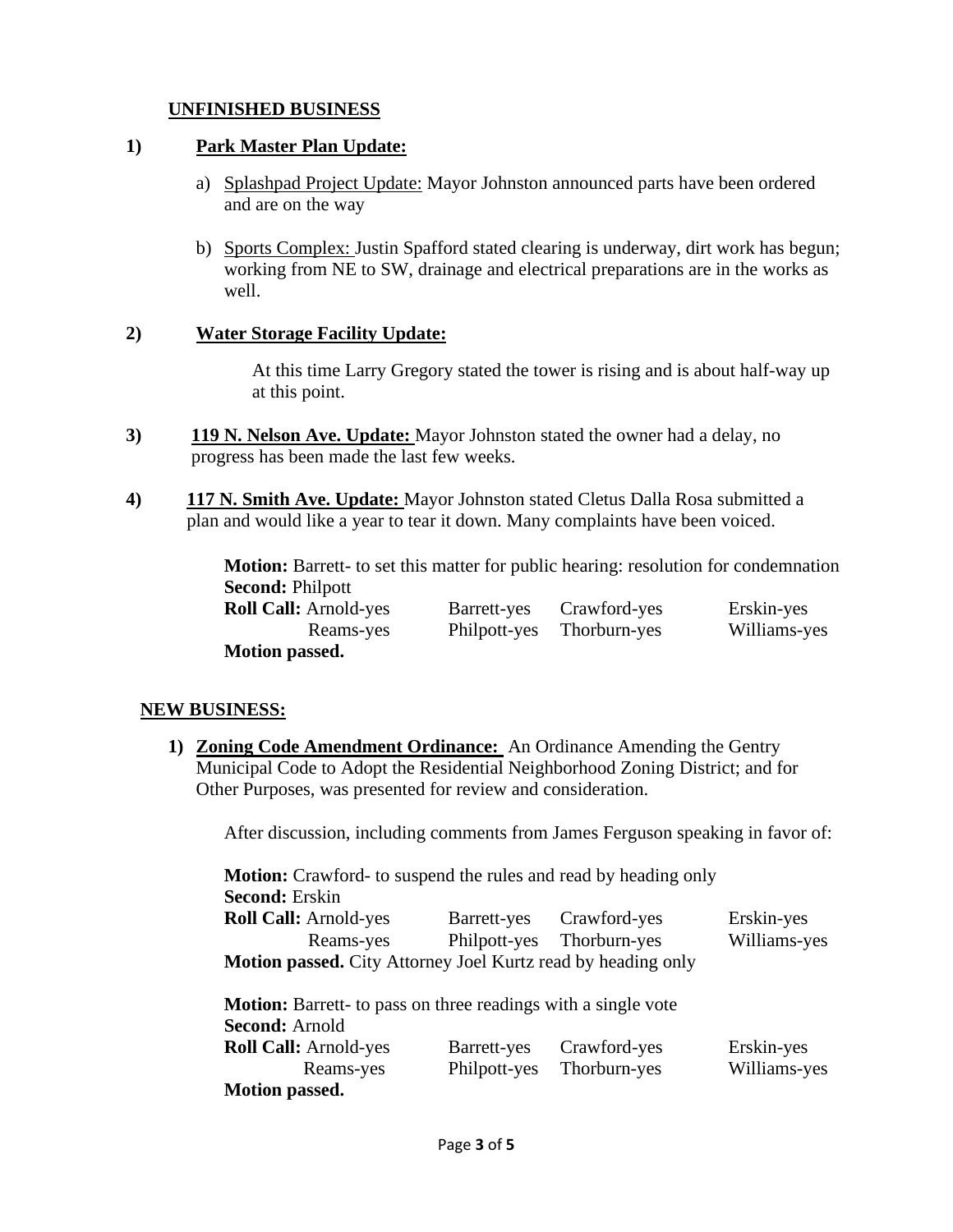**2) Rezoning Ordinance (E. Arkansas-McKee Dr./N. Collins- Railroad Ave.)** An Ordinance Amending Appendix B of the City of Gentry Municipal Code Regarding Zoning of Certain Lands Located within the City; and for Other Purposes, was presented for review and consideration:

After discussion and an expression of appreciation from James Ferguson:

| Motion: Barrett- to suspend the rules and read by heading only                                 |              |              |              |  |
|------------------------------------------------------------------------------------------------|--------------|--------------|--------------|--|
| <b>Second: Williams</b>                                                                        |              |              |              |  |
| <b>Roll Call: Arnold-yes</b>                                                                   | Barrett-yes  | Crawford-yes | Erksin-yes   |  |
| Reams-yes                                                                                      | Philpott-yes | Thorburn-yes | Williams-yes |  |
| <b>Motion passed.</b>                                                                          |              |              |              |  |
| <b>Motion:</b> Arnold- to pass on three readings with a single vote<br><b>Second: Williams</b> |              |              |              |  |
| <b>Roll Call:</b> Arnold-yes                                                                   | Barrett-yes  | Crawford-yes | Erskin-yes   |  |
| Reams-yes                                                                                      | Philpott-yes | Thorburn-yes | Williams-yes |  |
| <b>Motion passed.</b>                                                                          |              |              |              |  |

**3) Fire Department Rescue Truck Purchase Resolution:** A Resolution Authorizing the Expenditure of Funds to Purchase a 2001 KME Rescue-Pumper Truck; Waiving Competitive Bidding; and for Other Purposes, was presented for consideration:

Fire Chief Vester Cripps provided information on the purchase, including that a great deal of equipment comes with the truck, increasing the value for more than the purchase price. He also mentioned he was able to get the price down from \$60,000 to \$50,000.

| <b>Motion:</b> Williams- to accept the resolution as presented |              |              |              |
|----------------------------------------------------------------|--------------|--------------|--------------|
| <b>Second: Thorburn</b>                                        |              |              |              |
| <b>Roll Call: Arnold-yes</b>                                   | Barrett-yes  | Crawford-yes | Erskin-yes   |
| Reams-yes                                                      | Philpott-yes | Thorburn-yes | Williams-yes |
| <b>Motion passed.</b>                                          |              |              |              |

**4) Land Purchase Agreement/West Main St., Mae Dove:** A Resolution Authorizing Purchase of 3.5 Acres of Land within the City of Gentry, Arkansas and Authorizing the Grant of an Access Easement, was presented for review and consideration.

After discussion:

| <b>Motion:</b> Williams- to accept the resolution as presented |              |              |              |
|----------------------------------------------------------------|--------------|--------------|--------------|
| <b>Second: Erskin</b>                                          |              |              |              |
| <b>Roll Call: Arnold-yes</b>                                   | Barrett-yes  | Crawford-yes | Erskin-yes   |
| Reams-yes                                                      | Philpott-yes | Thorburn-yes | Williams-yes |
| <b>Motion passed.</b>                                          |              |              |              |